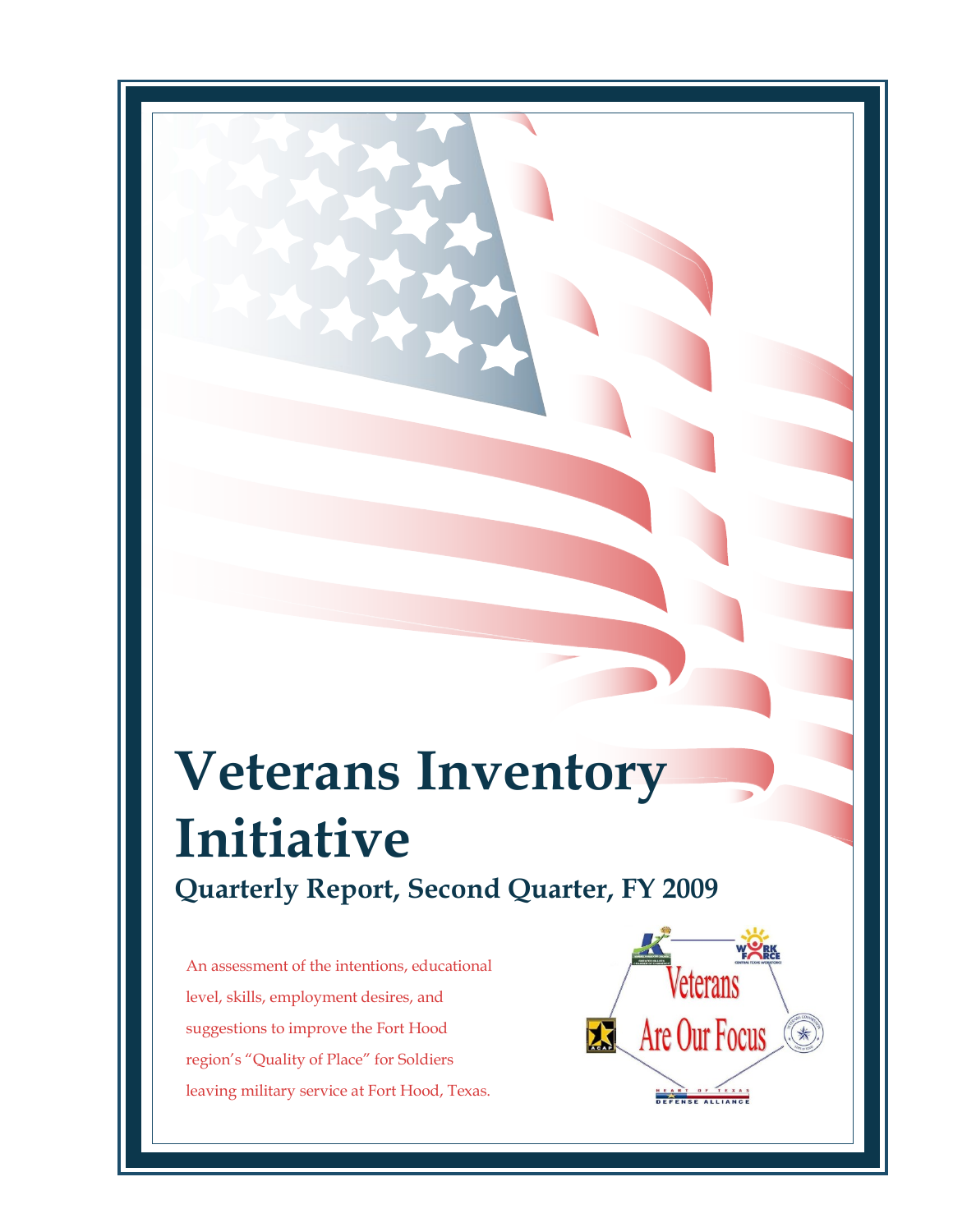

# **Quarterly Report: 2nd Quarter, FY 2009**

(January-March 2009)

**A. BACKGROUND**: *Operation Economic Transformation* is the Greater Killeen Chamber of Commerce plan to identify, measure, and capitalize on new and emerging economic development opportunities present in the Fort Hood region. One key proposal of the plan was to regularly administer a survey designed to capture insightful information regarding the skills and desired career fields of veterans separating from military service at Fort Hood. In July 2006, the following parties entered into a Memorandum of Understanding (MOU) to routinely inventory the intentions, educational level, skills, employment desires, and suggestions of separating Soldiers in order to improve the Fort Hood regional "Quality of Place":

- Fort Hood Adjutant General/Army Career and Alumni Program (ACAP)
- Central Texas Workforce Board
- Central Texas Workforce Development Centers
- Greater Killeen Chamber of Commerce
- Heart Of Texas Defense Alliance
- Texas Veterans Commission

Data is collected via a voluntary twelve-question survey administered during either the Transition Assistance Program (TAP) workshop or installation final clearance<sup>1</sup>. The purpose for the collection and analysis of this data is threefold:

1. Develop and retain the region's skilled and motivated military Veteran workforce;

2. Foster innovation and entrepreneurship; retain existing businesses, and attract new business to the region; and

3. Align the efforts of the participating agencies to enhance options for current and future/potential residents.

#### **B. DEMOGRAPHICS**

1. For the  $2^{nd}$  Quarter (January through March 2009):

a. 850 Soldiers completing their military service at Fort Hood responded to the survey.

b. 82 percent of respondents were leaving military service prior to becoming retirement-eligible (371 reponses/44%), or were being medically discharged (328 responses/39%).

c. 18 percent (151 respondents/17%) were retiring after 20 or more years of service.

<sup>1</sup> Retiring Soldiers may participate in TAP up to two years prior to their retirement date, while non-retiring Soldiers may participate up to one year in advance. However, the Transition Services Manager reports the majority of soldiers attend the TAP workshop 6 months or less before separation.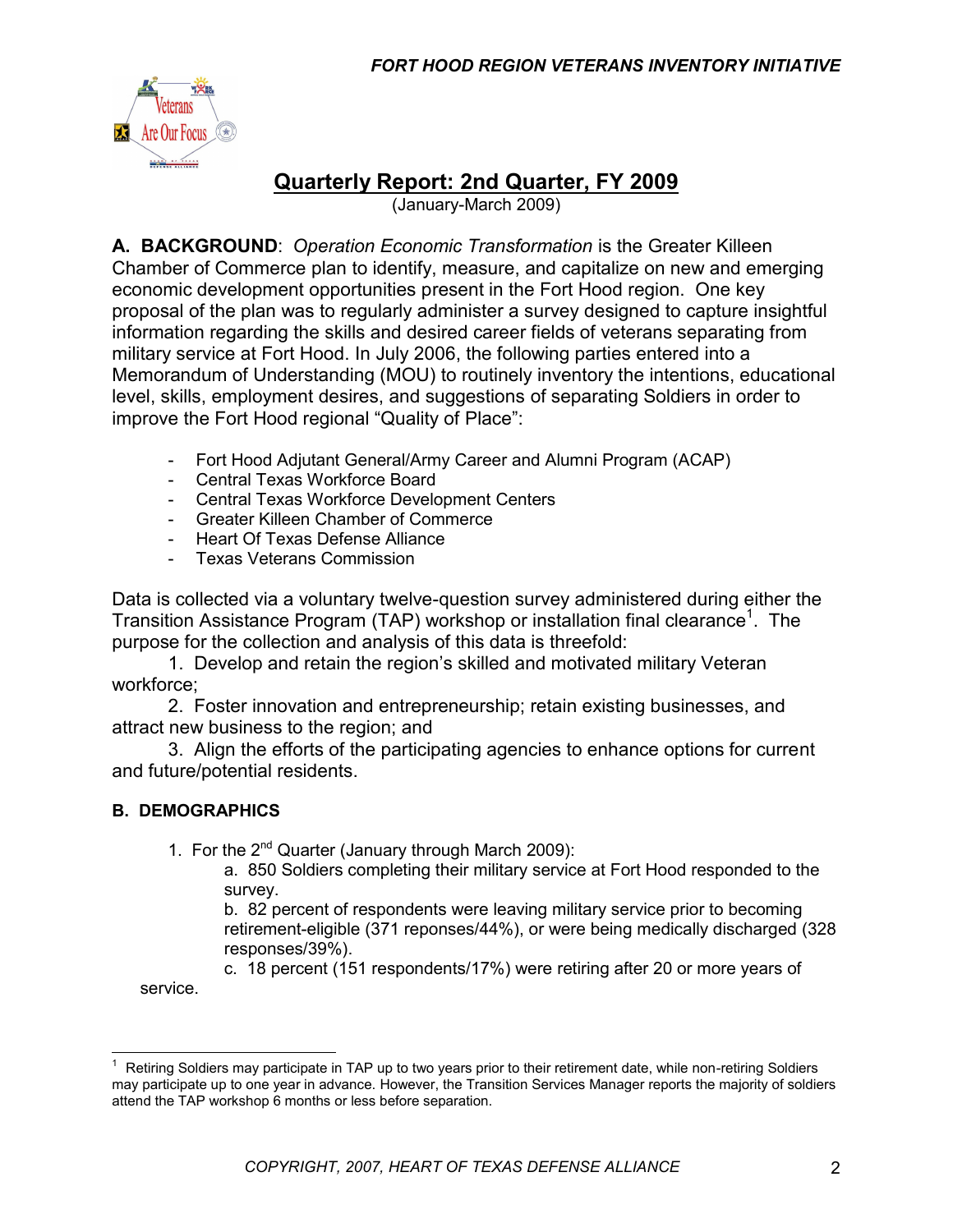

# **DEMOGRAPHIC DISTRIBUTION**



2. Percentages according to the reason cited for leaving the service by quarter and for fiscal year 2008 are as follows:



3. Trends. The number of respondents to the  $2^{nd}$  Quarter survey was approximately double compared to that of the previous quarter. This is most likely a result of the  $3^{rd}$  ACR returning from deployment and no longer under Stop/Loss as well as portions of the  $4<sup>th</sup>$  Infantry Division beginning to return from deployment. Because the results of  $1<sup>st</sup>$  Quarter 09 were very similar to the results of  $2^{nd}$  Quarter 09, it appears from the data depicted in the above chart that a possible new trend (substantial increase in the number of Soldiers being medically separated) may be developing compared to 2<sup>nd</sup> Quarter 08 and FY 08. This data reinforces the decision that the Department of Defense made in not standing up three additional brigades for the military, but to place the extra 13,000 service members into the vacant, yet already existing, positions to fill the void caused by Soldiers leaving the service due to medical reasons.

#### **C. INTENTIONS ON STAYING IN THE REGION**:

The respondents were surveyed regarding their intentions about remaining in the region (within 30 miles of Fort Hood – generally equating to the Temple-Killeen-Fort Hood Metropolitan Statistical Area) when their service ended.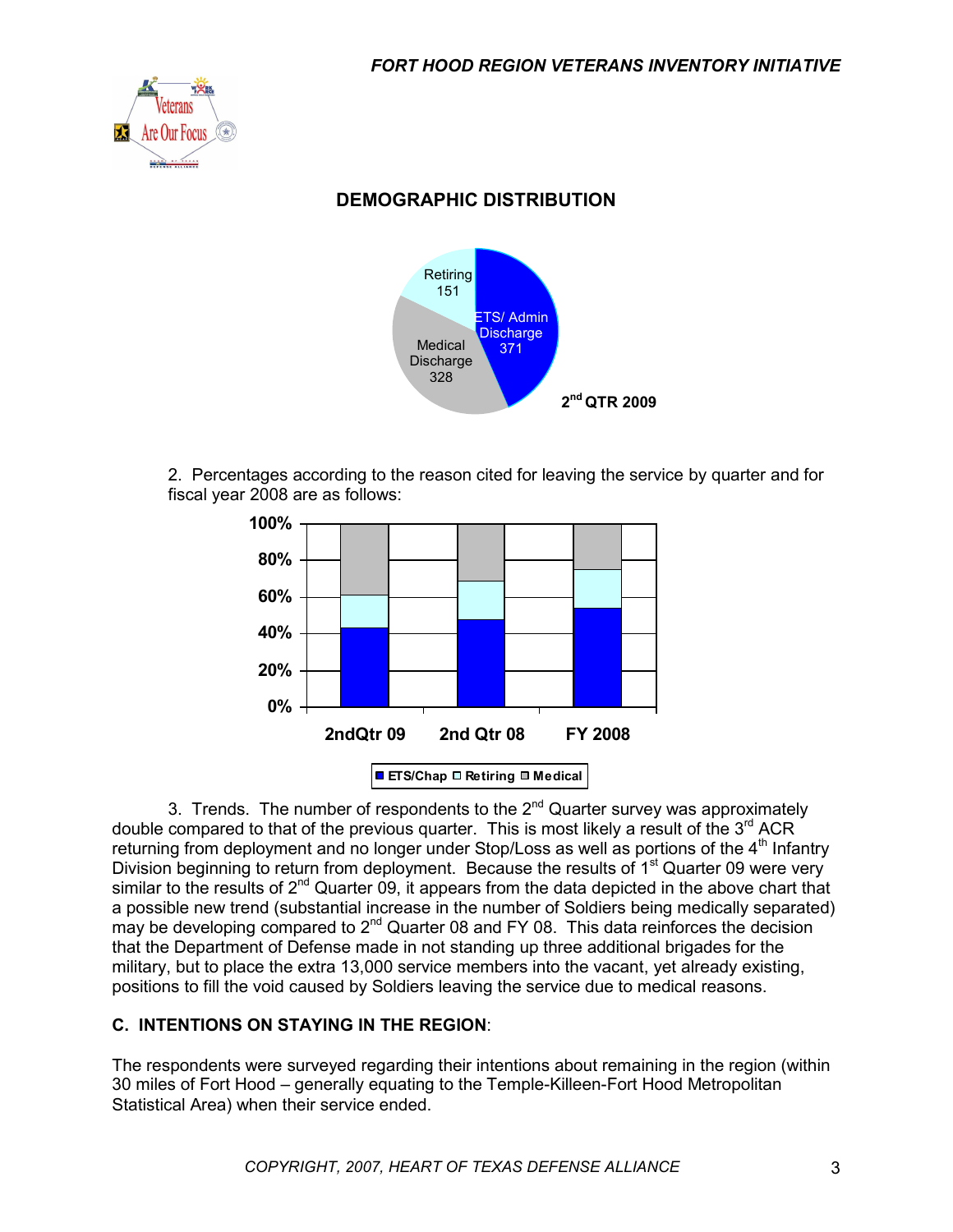

1. 291 respondents (representing 34.2% of all respondents) indicated they intended to stay in the region.

This data represents:

a. 99 retirees (65.6% of all retirement eligible respondents)

b. 192 (27.5% of all non-retirement eligible respondents including Medical and ETS/Chap)

c. 192 (34.3%) of the 559 who responded they did not intend to stay in the region, would do so if desirable employment were available.



2. Conclusions. For the year to date (Apr 2008 – Mar 2009), a total of 977 Soldiers (32.3% of all respondents) leaving the service at Fort Hood indicate they intend to remain in the region once their service is complete. When comparing this to the current  $2^{nd}$  Quarter data (34.2%), it would appear that there has been a slight increase over the past year in those retiring Soldiers planning to remain in the Temple-Killeen-Fort Hood MSA region at the time of the survey. For the past twelve months (Apr 2008 – Mar 2009), another 35.2 percent of Soldiers leaving Central Texas would stay if the respondent's desired employment was available. This is about average when compared to 35.3 percent that will stay for desired employment from April 2007 – March 2009. In addition, the total amount of Soldiers retiring from Fort Hood began to decrease beginning in Apr 2008 when the economy began to do poorly, yet the percent of retirees desiring to remain in the Central Texas region consistently averaged 65% from Apr 2007 – Mar 2009. We will continue to monitor this data in the future quarters.

4. While the Veterans Inventory Initiative only surveys the intent of Soldiers departing the service, it is possible to more accurately track the disposition of the retiring population using data from the Retired Army Personnel System, which provides the actual numbers of retired Soldiers to zip code level. For the 12-month period ending in February 2009, the total number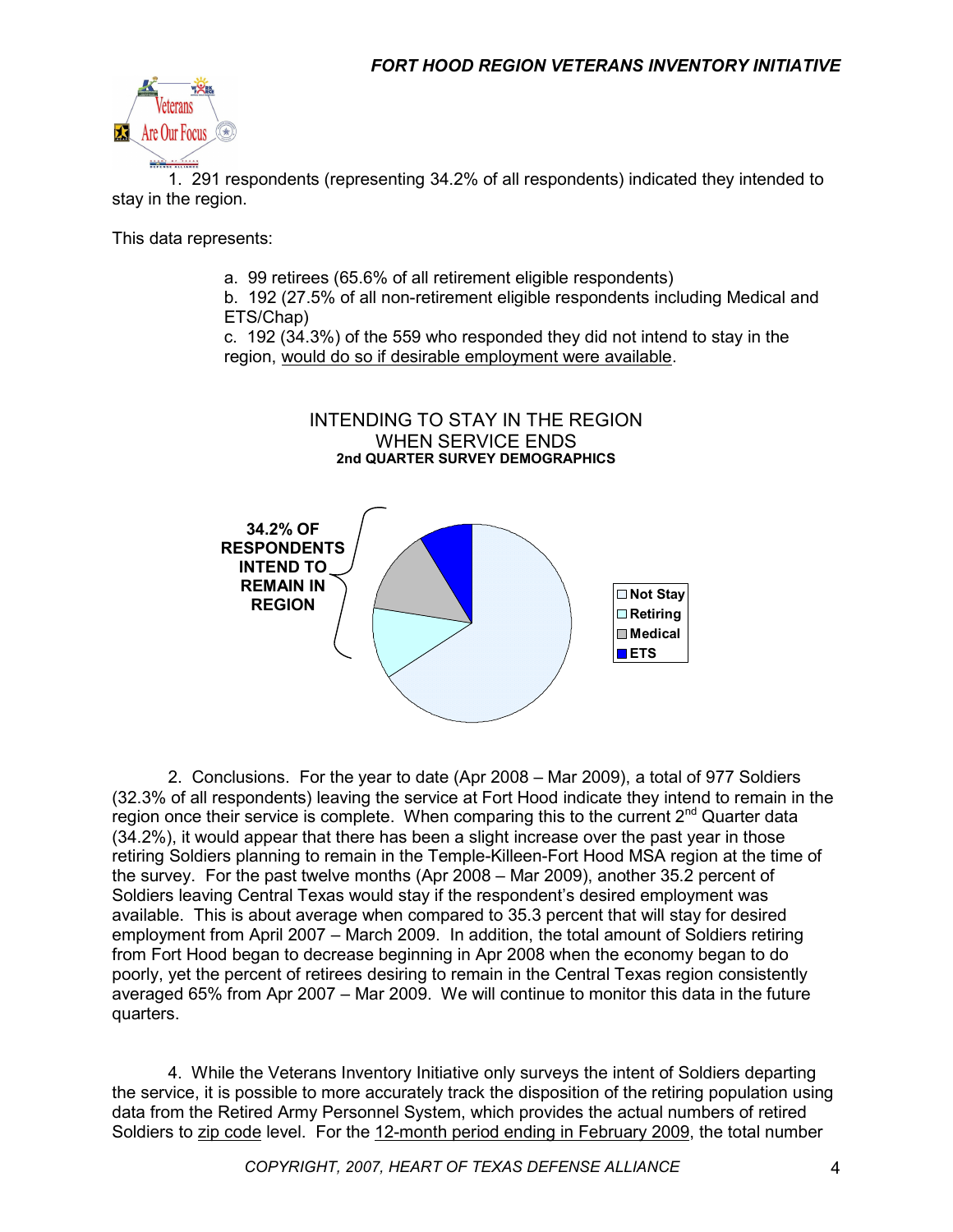

of military retirees grew by 6 percent in the Killeen-Temple-Fort Hood MSA. This is up slightly from the previous quarter report which reported a 5.6% increase in the MSA. Killeen and Nolanville once again experienced growth rates exceeding the MSA average. Based on the collected retiree data, the retiree growth rate in Nolanville has consistently averaged higher than the MSA since April 2007 whereas the retiree growth rate for Killeen has consistently averaged higher than the MSA since October 2007. As stated earlier, the collected data indicates that there are fewer Soldiers retiring which may be an indication of the economic conditions, yet the data shown below indicates the number of Soldiers who are actually retiring and living in Central Texas is increasing. Because the survey is conducted up to two years before Soldiers actually retire, this growth could be the result of Soldiers changing plans of where they will reside after retirement or it could also be a result of previous retirees moving back into the Central Texas area after having lived somewhere else before. We will continue to monitor this data relative to the growth of the MSA.

|                       | <b>FEBRUARY</b><br>2008 | <b>FEBRUARY</b><br>2009 | <b>DIFFERENCE</b> | % CHANGE       |
|-----------------------|-------------------------|-------------------------|-------------------|----------------|
| <b>KILLEEN</b>        | 7493                    | 8043                    | 550               | 7.3            |
| <b>COPPERAS COVE</b>  | 2877                    | 3013                    | 136               | 4.7            |
| <b>HARKER HEIGHTS</b> | 1727                    | 1828                    | 101               | 5.8            |
| <b>TEMPLE</b>         | 1093                    | 1137                    | 44                | $\overline{4}$ |
| <b>KEMPNER</b>        | 844                     | 887                     | 43                | 5.1            |
| <b>BELTON</b>         | 792                     | 815                     | 23                | 2.9            |
| <b>LAMPASAS</b>       | 340                     | 348                     | 8                 | 2.4            |
| <b>GATESVILLE</b>     | 335                     | 350                     | 15                | 4.5            |
| <b>NOLANVILLE</b>     | 242                     | 267                     | 25                | 10.3           |
| <b>SALADO</b>         | 198                     | 207                     | 9                 | 4.5            |
| <b>MSA</b>            | 15941                   | 16895                   | 954               | 6.0            |

The military retiree rate of growth for north Texas (174 counties less the Killeen-Temple-Fort Hood MSA) was 0.9 percent for the same period.

For the  $2^{nd}$  Quarter of 2009, the rate of growth for the MSA is much higher two quarters in a row while the rate of growth relative to North Texas was significantly lower. We will monitor this in future reports to see if this is the beginning of a trend. Additionally, while the national economy was experiencing the effects of the recession during this reporting period, the Killeen-Temple-Fort Hood MSA was:

- a. the 14<sup>th</sup> fastest growing MSA in the nation (U.S. Census Bureau).
- b. ranked #1 in affordable housing (Caldwell Banker Home Price Index 9/26/2007).
- c. ranked #1 in renter livability (apartmentratings.com).
- d. rated one of the five best areas for military families (Babb Group military.com)

e. ranked  $5<sup>th</sup>$  of the top 20 best MSAs for job growth (Forbes, citing Bureau of Labor Statistics).

The survey data clearly indicates that the availability of desirable employment plays a major role in the intention to remain in the area.

*COPYRIGHT, 2007, HEART OF TEXAS DEFENSE ALLIANCE* 5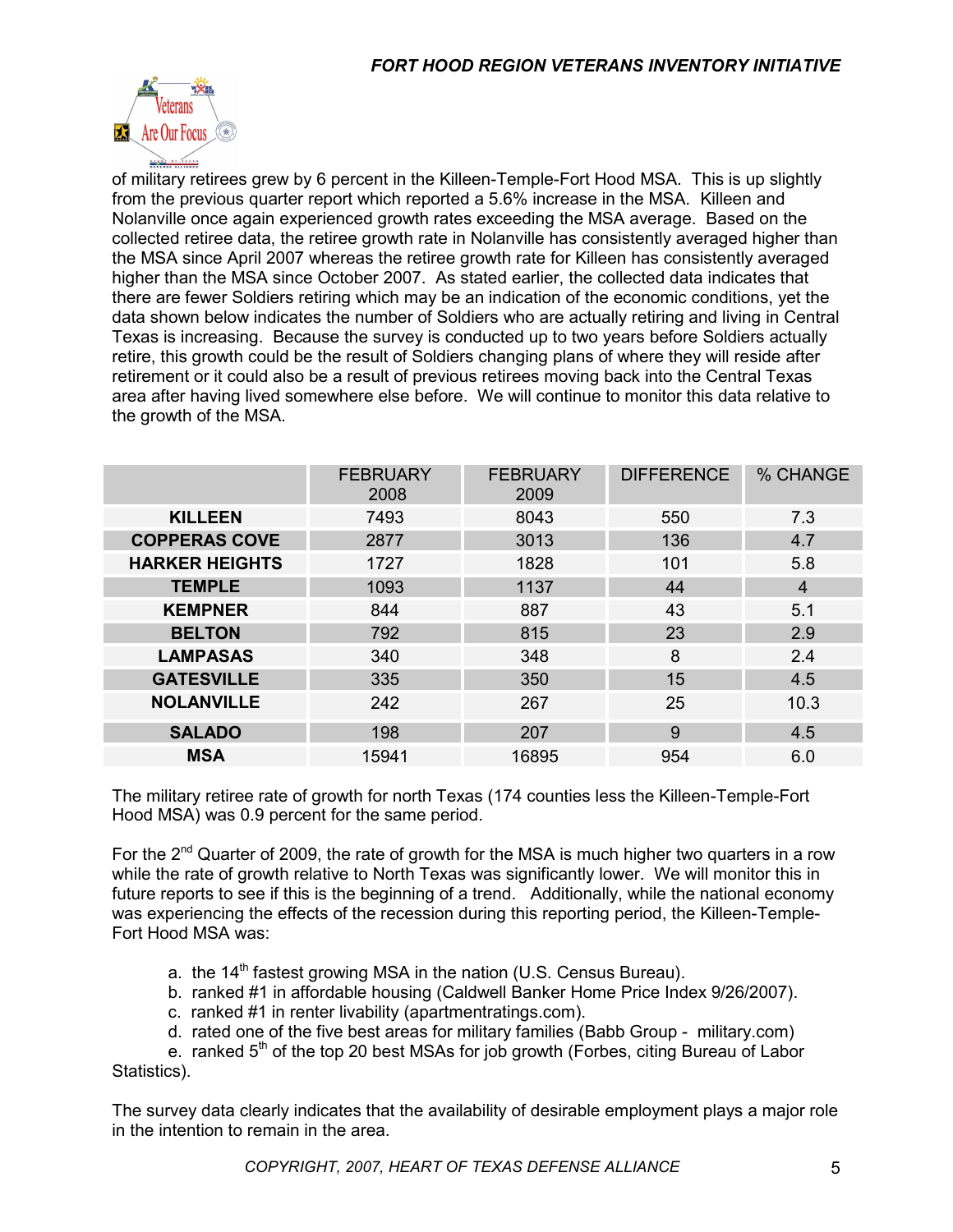

**D. MILITARY OCCUPATIONAL SPECIALITIES**: Departing Soldiers represented 106 different Military Occupational Specialties. However, 77% (657 respondents) can be grouped into six general areas: Combat Arms, Logistics/ Transportation, Maintainers/Repairers, Engineers, Medical and Information Technology and Communications.

Deployment cycles for Fort Hood units had a significant impact on this Second Quarter report, and reported Military Occupational Specialties reflect that.

> 2<sup>nd</sup> Qtr 09 Report 4<sup>th</sup> ID Deployment/Stop-Loss

1<sup>st</sup> Cav Deployment

For this quarter as compared to the last quarter,  $3^{\circ}$  ACR was just beginning its 90 day Stop/Loss after its return from deployment, but Soldiers may attend the TAP seminar up to 90 days before leaving the military. This would most likely be the reason for the increase in Soldiers leaving the service with a Combat Arms MOS. However, part of the 4<sup>th</sup> ID was still deployed or under Stop/Loss and the 1<sup>st</sup> Cav was deployed as well. Because of this, many of the responses still came from departing Soldiers in the III Corps Separate Brigades and 13<sup>th</sup> Sustainment Command (Expeditionary) which resulted in the Logistics and Transportation MOS category being represented at almost the same rate as the traditional top category – Combat Arms. Traditionally, the Quarterly Report only lists the top five MOS categories, but because the numbers were very close this quarter, the top six are being reported.



#### **COMBAT ARMS**

Given the types of units at Fort Hood (seven Brigade Combat Teams and one Fires Brigade) and deployment cycles, the number of Combat Arms Soldiers leaving the service is predictable. Most, if not all, will be combat veterans of the Iraq/Afghanistan campaigns, which have a distinctive small-unit focus by their nature. Therefore, in addition to the skills listed below, these Soldiers would likely have extensive leadership and staff planning skills that far surpass those of their civilian peers.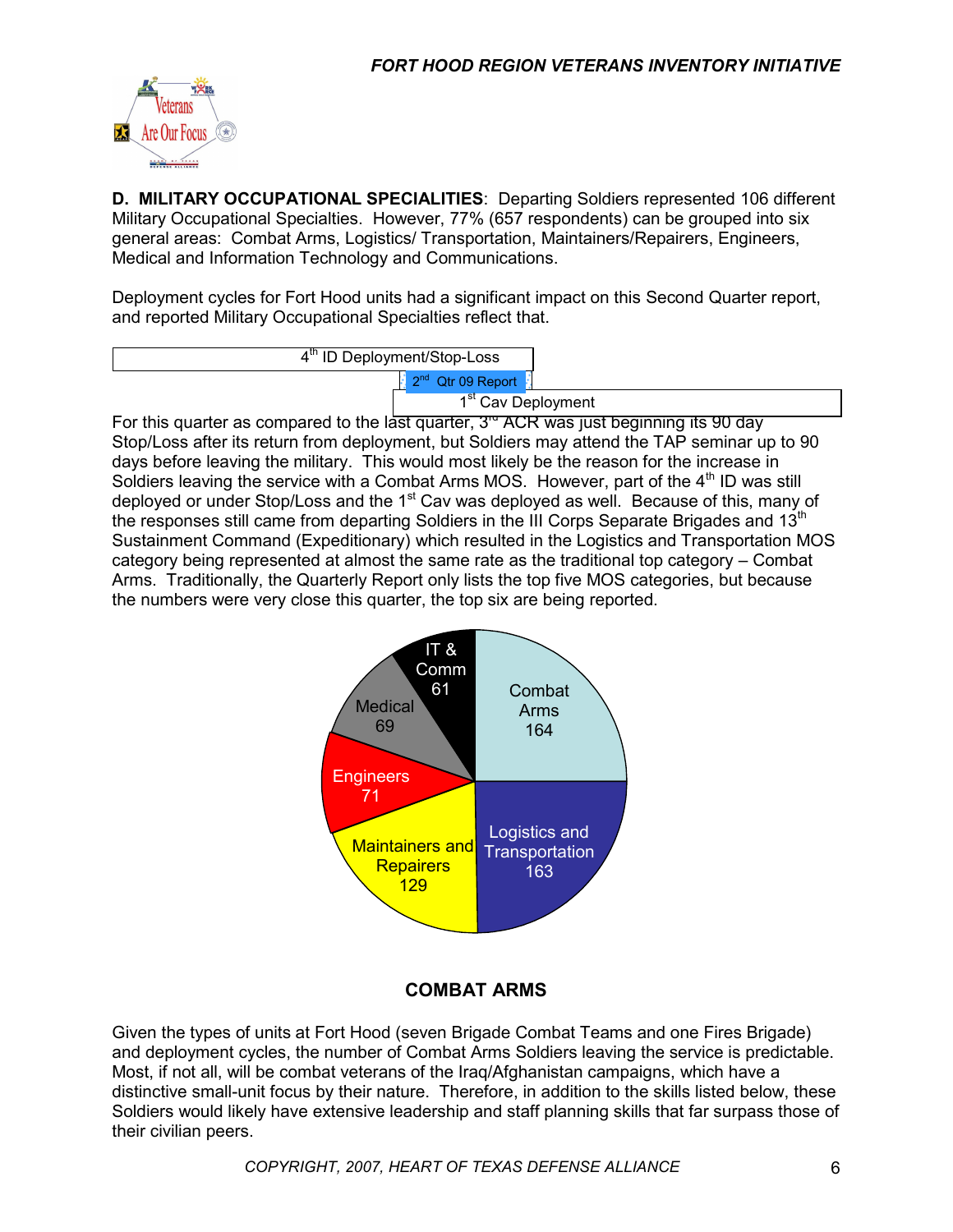

#### Soldiers in combat arms comprise 20.6 percent of the reported fields.

| Armor $(64)$                         | Member or leader who employs main battle tanks or cavalry fighting<br>vehicles in combat operations, and performs reconnaissance and<br>security.                                                                                    |
|--------------------------------------|--------------------------------------------------------------------------------------------------------------------------------------------------------------------------------------------------------------------------------------|
| Infantry $(50)$                      | Member or leader who individually employs small arms/heavy anti-<br>armor weapons in support of combat operations                                                                                                                    |
| Field Artillery (36)                 | Operate or supervise high technology cannon artillery weapons,<br>automated tactical data systems, intelligence activities, target<br>processing, radar operations, artillery surveying operations, or<br>meteorological observation |
| <b>Air Defense Artillery</b><br>(14) | Operate command/control/communications/computer information<br>systems or the lightweight, highly mobile Avenger or medium weight<br>Patriot Air Defense Missile systems.                                                            |

#### **LOGISTICS AND TRANSPORTATION**

Soldiers serving in the logistics and transportation fields comprise 20.5 percent of reported fields.

| <b>Automated Logistical</b><br>Specialists (38)                        | Supervise and perform management or stock record/warehouse<br>functions pertaining to receipt, storage, distribution and issue, and<br>maintain equipment records and parts.                                                             |
|------------------------------------------------------------------------|------------------------------------------------------------------------------------------------------------------------------------------------------------------------------------------------------------------------------------------|
| <b>Transportation</b><br><b>Management</b><br>Coordinators (32)        | Monitor, control, and supervise the movement of personnel,<br>equipment, and cargo by rail, highway, and water.                                                                                                                          |
| <b>Petroleum Supply</b><br>Specialists (21)                            | Supervise the receipt, storage, accountability, and cares for<br>dispensing, issuing and shipping bulk or packaged petroleum, oils,<br>and lubricants.                                                                                   |
| <b>Unit Supply</b><br>Specialists (21)                                 | Supervise or perform duties involving the request, receipt, storage,<br>issue, accountability, and preservation of individual, organizational,<br>installation, and expendable supplies and equipment.                                   |
| <b>Food Service</b><br>Specialists (21)                                | Supervise or prepares, cooks and serves food in field or garrison<br>food service operations.                                                                                                                                            |
| <b>Ammunition Supply</b><br>Specialists (11)                           | Assists in receipt, storage, issue, maintenance, modification,<br>destruction, and demilitarization of explosive items. Performs<br>ammunition supply stock control and accounting duties using both<br>automated and manual procedures. |
| <b>Water Treatment</b><br>Specialists (5)                              | Supervise or performs installation, operation of water purification<br>equipment, water storage and distribution operations and activities.                                                                                              |
| <b>Shower/Laundry and</b><br><b>Clothing Repair</b><br>Specialists (2) | Supervise or performs personnel laundry and shower operations and<br>repairs personnel clothing and light textiles.                                                                                                                      |

#### **MAINTAINERS/ REPAIRERS**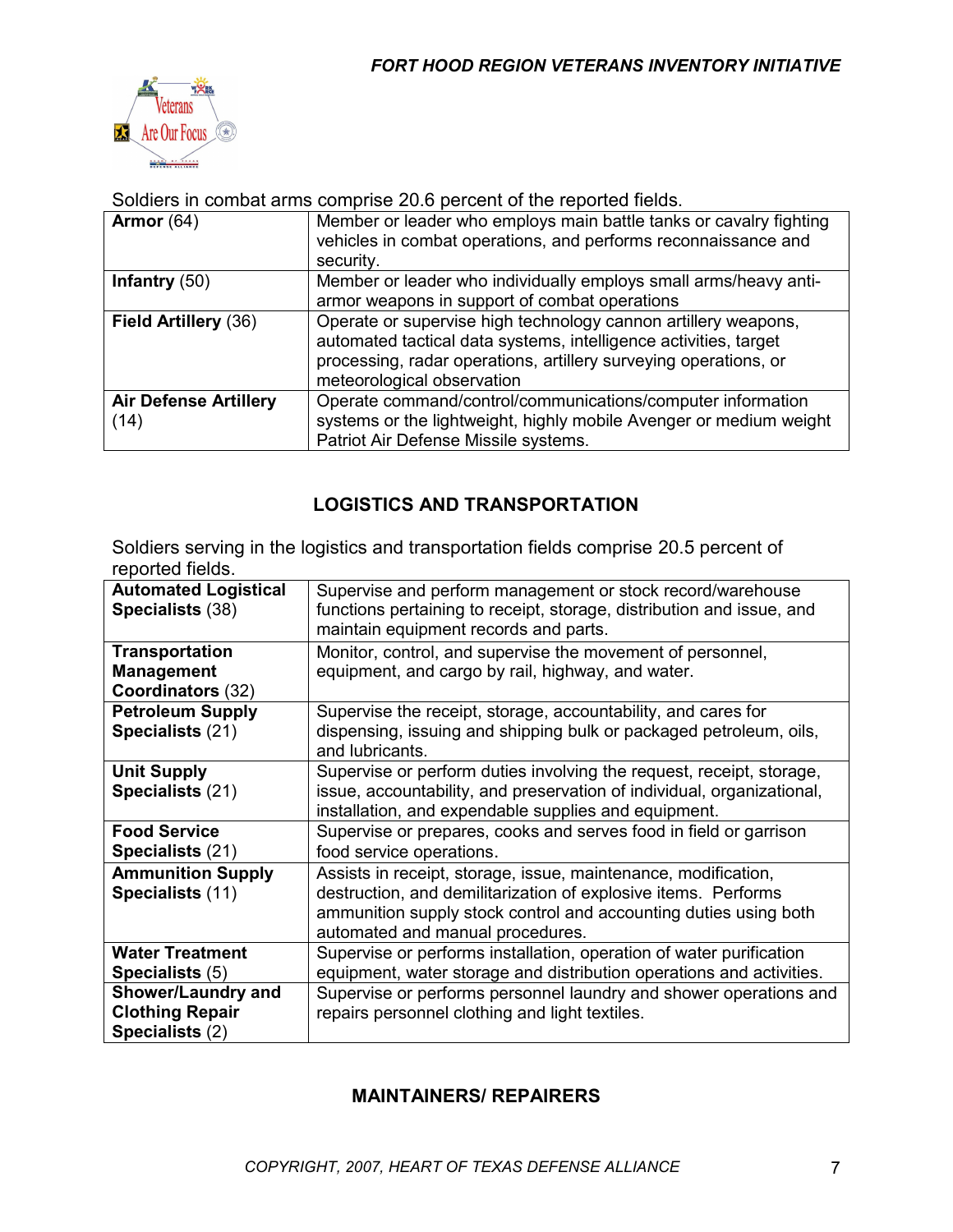

Soldiers that work in the field of maintenance and repair comprise 16.2 percent of the population.

| <b>Tracked Vehicle</b><br>Mechanics (41) | Perform or supervise unit maintenance, diagnose, and troubleshoot<br>malfunctions on gas turbine and diesel power plants; the suspension,<br>steering, hydraulics, auxiliary power units, and the armament/fire<br>control systems on tracked vehicles including the M1 Abrams main<br>battle tank and Bradley Fighting Vehicle.                             |
|------------------------------------------|--------------------------------------------------------------------------------------------------------------------------------------------------------------------------------------------------------------------------------------------------------------------------------------------------------------------------------------------------------------|
| <b>Aviation repairers (32)</b>           | 13 different enlisted specialties (less pilots and air traffic controllers)<br>ranging from aircraft structural repairers to airframe-specific<br>armament/electrical/avionics system repairers.                                                                                                                                                             |
| <b>Wheeled Vehicle</b><br>Mechanics (28) | Supervise and perform unit, direct support and general support level<br>maintenance and recovery operations on light and heavy wheeled<br>vehicles, their associated trailers and material handling equipment.                                                                                                                                               |
| Special purpose (25)                     | 8 different low-density fields that require a degree of technical skills<br>that would support the repair and maintenance of Army vehicles and<br>equipment. These skills include metal workers (welders),<br>machinists, small arms and fire control repair, power generation and<br>special purpose equipment (such as HVAC and refrigeration<br>systems). |

#### **ENGINEERS**

The engineer field makes up 8.9% of the fields reported.

| <b>Combat Engineer (55)</b> | Engaged in providing mobility, counter-mobility and<br>survivability support to combat forces. Operates, directs and<br>assists in the operation of various light and heavy engineer<br>wheeled and tracked vehicles. Directs construction of<br>shelters and assembly of military fixed bridges. |
|-----------------------------|---------------------------------------------------------------------------------------------------------------------------------------------------------------------------------------------------------------------------------------------------------------------------------------------------|
| <b>Other (16)</b>           | 10 Bridge Crew Members, 2 Topographic Surveyors, 2 Topographic<br>Analysts, 1 Technical Engineers, 1 Carpentry and Masonry<br>Specialist                                                                                                                                                          |

#### **MEDICAL**

Personnel in the medical field make up 8.7% of the reported fields.

| <b>Health Care Specialist</b> | Provide emergency medical treatment, limited primary care, force                                                                                                                                                                                                                         |
|-------------------------------|------------------------------------------------------------------------------------------------------------------------------------------------------------------------------------------------------------------------------------------------------------------------------------------|
| (48)                          | health protection, evacuation in a variety of operational and clinical<br>settings from point of injury or illness through the continuum of<br>military health care under the supervision of a physician, nurse or<br>physician's assistant. As a field combat medic, provides emergency |
|                               | medical care/treatment at point of wounding on the battlefield or to<br>battle and non-battle casualties during wartime.                                                                                                                                                                 |
| Other $(21)$                  | 5 Mental Health Specialists, 4 Radiology Specialists, 3 Medical<br>Logistic Specialists, and 9 other specialties ranging from operating<br>room to food inspection specialties.                                                                                                          |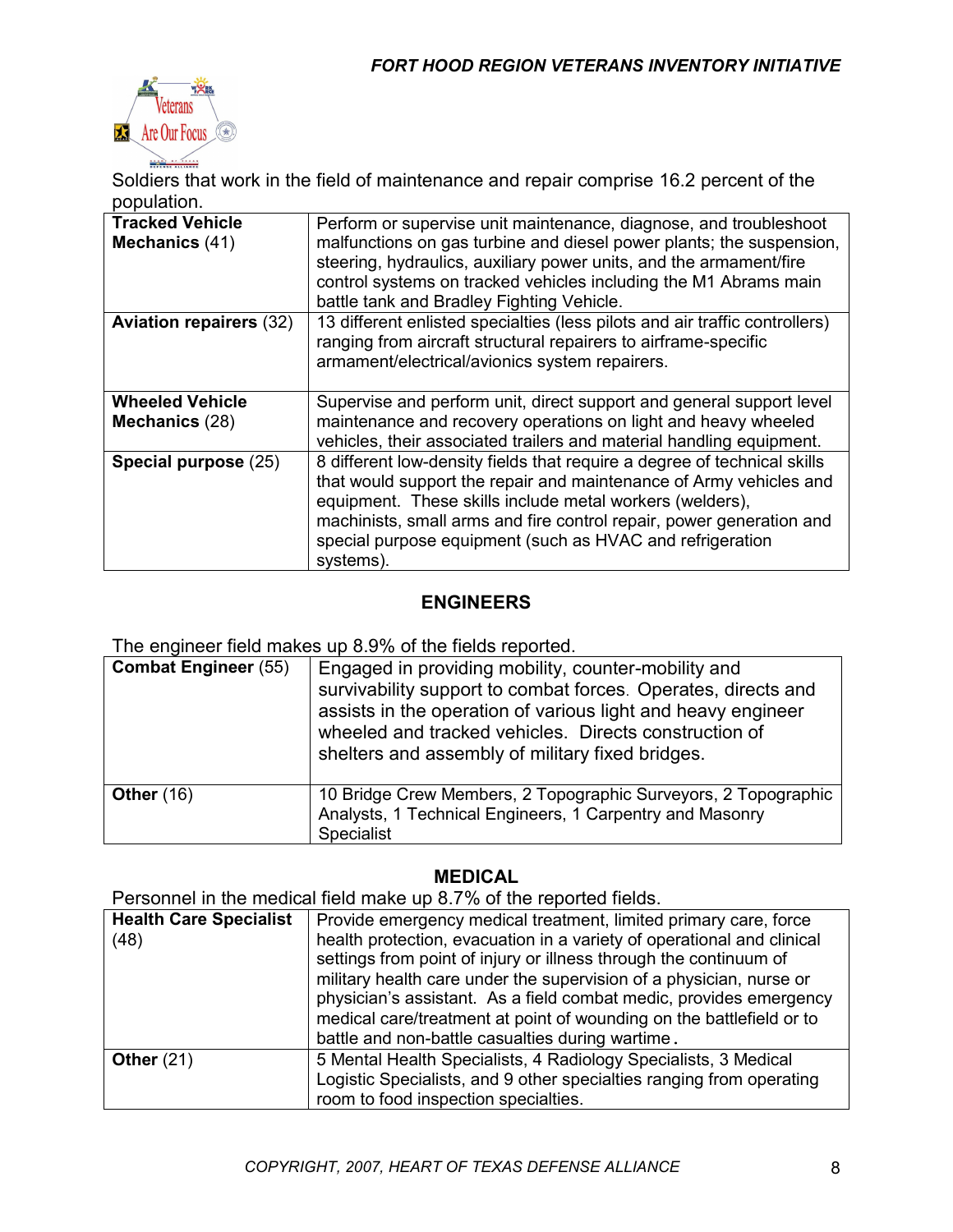

## **INFORMATION TECHNOLOGY AND COMMUNICATIONS**

The information technology and communications field makes up 7.7% of the fields reported.

| <b>Signal Support</b><br><b>Systems Specialist</b><br>(23)                               | Supervise, install, employ, maintain, troubleshoot and assist users<br>with battlefield signal support systems, terminal devices, satellite<br>communications equipment and automated telecommunications<br>computer systems, to include local area networks, wide area<br>networks and routers. Integrate signal systems and networks;<br>performs unit level maintenance on authorized signal equipment and<br>associated electronic devices; train and provide technical assistance<br>to users of signal equipment.                   |
|------------------------------------------------------------------------------------------|-------------------------------------------------------------------------------------------------------------------------------------------------------------------------------------------------------------------------------------------------------------------------------------------------------------------------------------------------------------------------------------------------------------------------------------------------------------------------------------------------------------------------------------------|
| <b>Information</b><br><b>Technology Specialist</b><br>(7)                                | Supervise, install, operate and perform unit level maintenance on<br>multi-functional/multi-user information processing systems,<br>peripheral equipment, and associated devices. Perform analyst and<br>information assurance functions and conducts data system studies.<br>Perform Information Services Support Office (ISSO) duties of<br>printing, publications, records management and Communication<br>Security (COMSEC) custodian functions and certification authority<br>duties in support of the Defense Message System (DMS). |
| <b>Network Switching</b><br><b>Systems Operator (7)</b>                                  | The Network Switching Systems Operator-maintainer supervises,<br>installs, operates, and performs systems maintenance on large and<br>small electronic switches; system control centers; node management<br>facilities; associated multiplexing and combat net radio interface<br>(CNRI) equipment; short range line of sight radio systems;<br>communications security (COMSEC) devices; and other equipment<br>associated with network switching operations.                                                                            |
| <b>Telecommunication</b><br><b>Operations Chief (7)</b>                                  | The Telecommunication Operations Chief plans, coordinates,<br>configures, directs, integrates, and supervises the installation,<br>operation, maintenance, and management of telecommunications<br>systems and networks including radio, switching, cable, automation<br>equipment, and communication security devices. Oversees<br>information systems support functions for command, control,<br>communications, and computers used at all echelons of the Army.<br>Develops and implements training programs for Signal personnel.     |
| <b>Multi-channel</b><br><b>Transmission Systems</b><br><b>Operator-Maintainer</b><br>(4) | Supervise, install, operate and perform unit level maintenance on<br>multi-channel line-of-site and tropospheric scatter communications<br>systems, communications security (COMSEC) devices, and<br>associated equipment                                                                                                                                                                                                                                                                                                                 |

### **E. DESIRED POST-MILITARY SERVICE EMPLOYMENT:**

Respondents are asked to indicate the type (or types) of post-military employment they desire. In order to standardize input for ease of analysis, the survey provides 12 broad categories conforming to industry categories found in the North American Industrial Classification System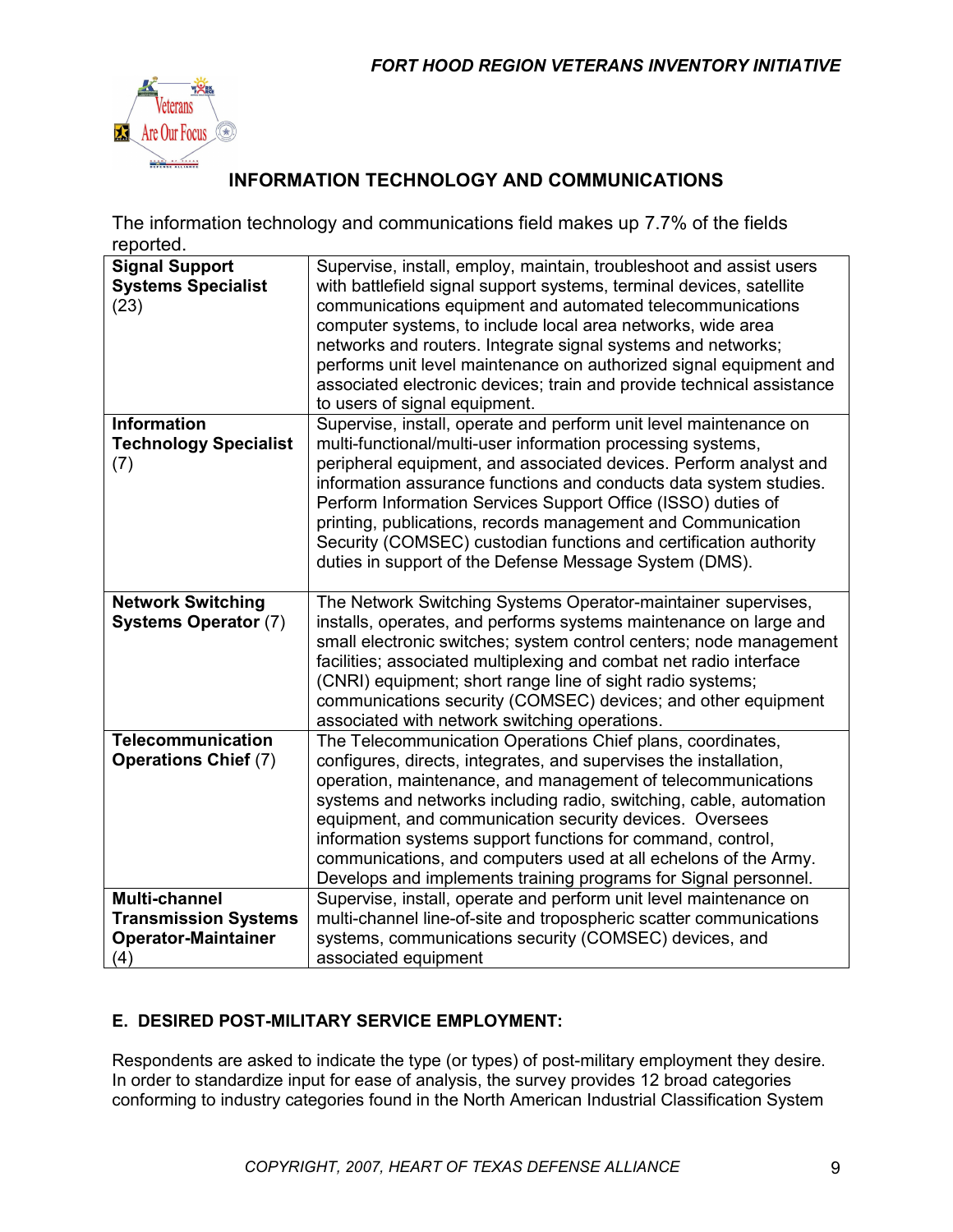

(NAICS), but respondents may write in and/or amplify any area not listed. For all survey respondents, the data indicates the top four categories of post-service employment desired are:

#### **SOLDIER SPOUSE**

| 1. Law Enforcement: | 262     |
|---------------------|---------|
| 2. Management:      | 227     |
| 3. Administrative:  | 203     |
| 4. Computers:       | $155^2$ |

- 1. Medical 119 2. Administration 116 3. Education 79
- 4. Management 71

For only those respondents who are retirement eligible, the top four categories of desired postservice employment are:

- 1. Administrative: 64 responses
- 2. Management: 62 responses
- 3. Transportation: 38 responses
- 4. Education: 37 responses

The anomalies in Military Occupational Specialty data may have been carried over to the types of post-service employment desired. Because of the higher number of Combat Arms respondents eligible to leave the military this quarter due to the redeployment cycles, Law Enforcement as a desired career after a military career moved back to the number one desired job as has traditionally been seen in the past quarters. Given the skills of the predominant Military Occupational Specialties (Combat Arms), a high rate of recent combat experience, and advanced educational attainment of the respondents, a wide range of possibilities available in the Law Enforcement area is apparently appealing. Although "Computers" was not listed as one of the top four desired careers last quarter ( $1<sup>st</sup>$  Qtr 2009), it had appeared for the first time in eight reports in the  $4<sup>th</sup>$  Qtr 2008 report and once again appears in this quarter report. The high level of automation/digitization Soldiers are exposed to results in a technologically savvy workforce.

For the third quarter in a row, Medical topped the list for spouse employment desired whereas it has consistently been the second desired career since October 2007. Retiring Soldiers listed Transportation as an area for post-service employment – the second time it has been listed since  $1<sup>st</sup>$  Quarter 2008. Again, this is most likely a function of the high volume of respondents this quarter whose MOS was transportation and logistics.

Officers and Non-Commissioned Officers eligible to retire have spent many years leading increasingly larger and more complex organizations, are graduates of an Army Professional Education system that focuses on developing their leadership skills, and have demonstrated

[\(www.acap.army.mil\)](http://www.acap.army.mil/). Large employers with an employment website can post the URL on the ACAP website which will directly link to their employment website. Employers can also coordinate with the Fort Hood Transition Services Manager (Linda Christ at (254)288-6735) to arrange to recruit potential Veteran employees in person Tuesday through Thursday, and briefly address the TAP workshop (industry they represent, skills they are seeking, availability to discuss job opportunities.)

Employers can place a job posting via "Work In Texas" ([www.workintexas.com\)](http://www.workintexas.com/) - a statewide, internet-based job matching system through the Central Texas Workforce Center (254) 200-2020.

 $2$  Employers desiring to hire Fort Hood veterans may post their job announcement on the ACAP website

The Texas Veterans Services staff work closely with the Central Texas Workforce Business Services including job development, direct referrals, and military skills-civilian occupations matching. Contact Jerry Butts (Killeen: (254)200- 2026) or Eugene Hall (Temple: (254)773-1607, ext. 4032) for more information.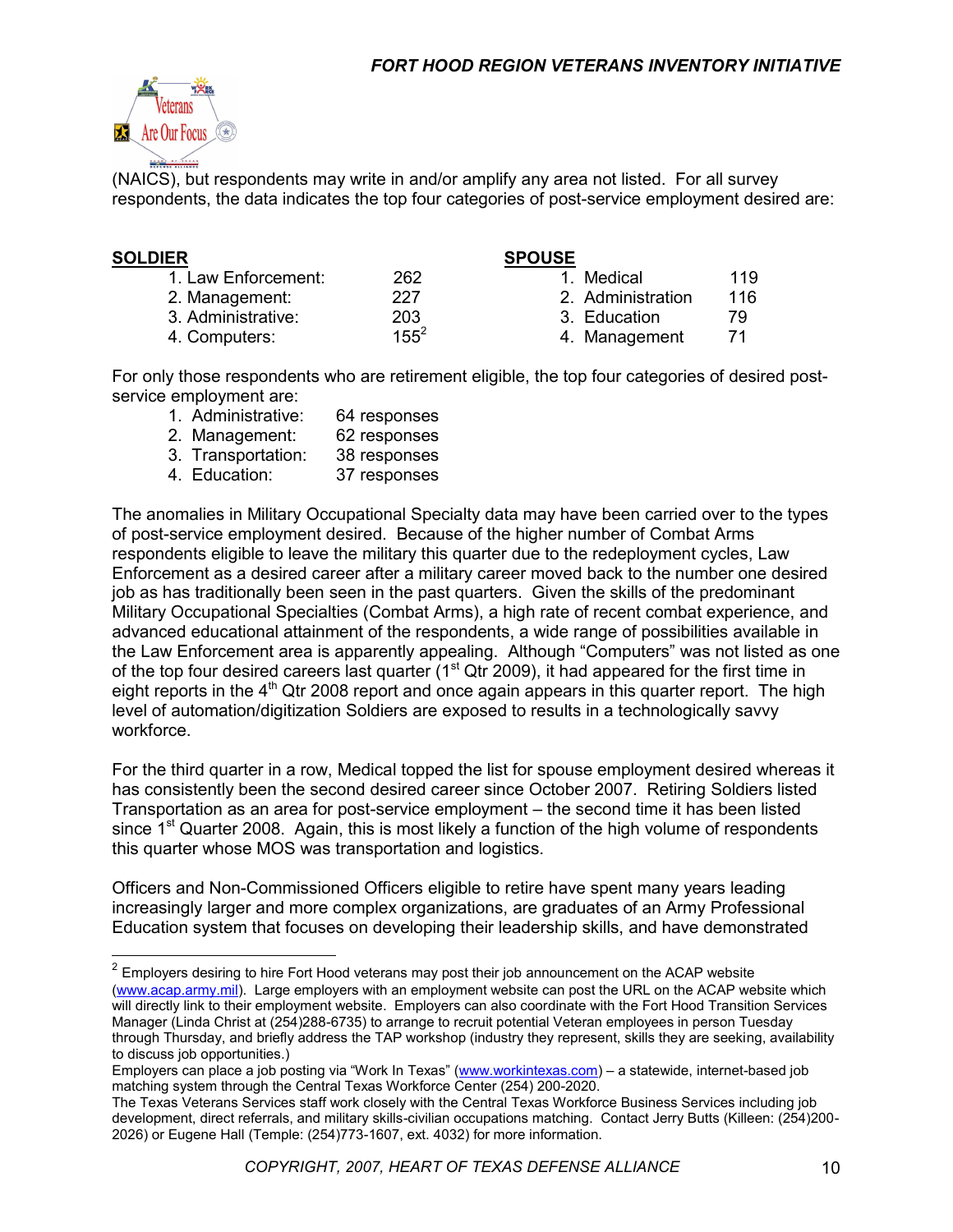

success as a result of their longevity of service. In most cases, their skills would include human resource development, supervision of large numbers of subordinates, fiscal planning, etc. Therefore, Management and Administration are areas of post-service employment that are consistent with their training and experience.

The *Operation Economic Transformation* Report identified four "target industries" or clusters that present the Greater Fort Hood Region with immediate opportunities for economic growth:

Information Technology Transportation and Logistics Healthcare Services Business Services

Clusters are geographic concentrations of interconnected firms and institutions utilizing related applications and serving similar markets. When fully developed, clusters can act as the principal drivers of economic growth and innovation in a region. The report recommended pursuing the development of these four clusters through a coordinated strategy of business retention, recruitment and entrepreneurship.



When separating the respondents into major MOS categories, the data directly correlates to these target clusters in the Operation Economic Transformation Report as shown in the chart above. In addition, because Officers and Non-Commissioned Officers eligible to retire have spent many years of their military career in leadership positions and are graduates of an Army Professional Education system, they have acquired many skills in Management and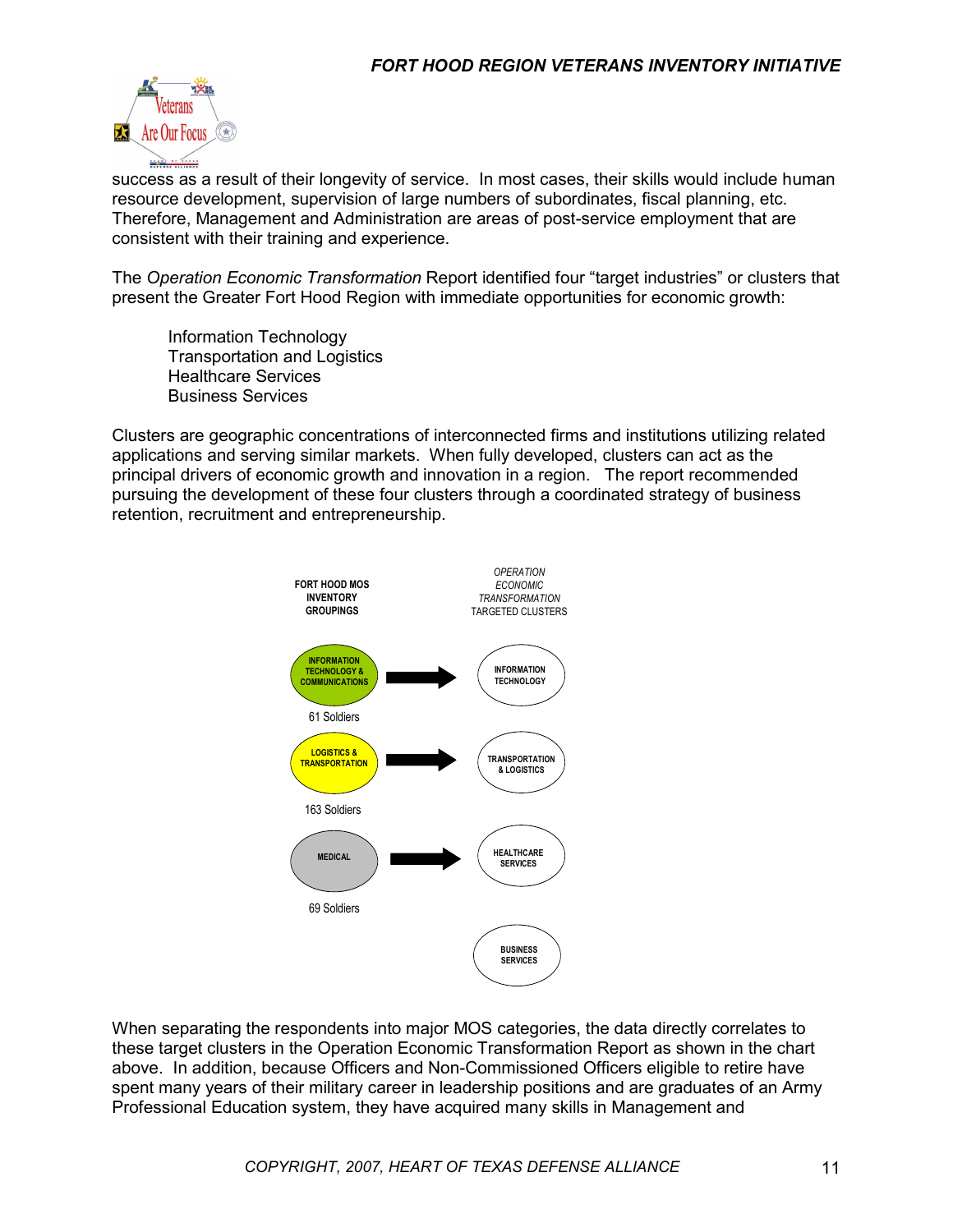

Administrative roles. This training and experience, regardless of their MOS, would directly correspond with the Business Services cluster.

#### **F. EDUCATION LEVEL OF THOSE REMAINING IN THE REGION:**

Respondents were asked to indicate their highest level of educational attainment. Forty four percent of all respondents indicated they had "Some College" or greater. 11.6 percent have an Associates degree, and 10 percent have a Baccalaureate degree.

The data depicted below represents only the 291 respondents who indicated they intended to stay in the region upon completion of their service, and is separated by those eligible for retirement and those Soldiers leaving the service that are not retirement eligible.<sup>3</sup>

The data indicates that an overwhelming majority (97%) of retirement-eligible respondents who intend on remaining in the region have some post-secondary education. 40 percent list their highest education level as "Some College," 24 percent have received their Associates degree, 28 percent have a Baccalaureate degree, and 4 percent have a Masters degree. 63.5 percent of non retirement-eligible Soldiers have post-secondary education, with 48 percent indicating they have "Some College."

The number of retiring Soldiers remaining in the region whose highest education completed was a Baccalaureate degree, exceeded 20% for the second time this fiscal year and was five percent higher than last quarter. This reinforces previous data that indicated separating Soldiers had a higher level of educational attainment, and bears monitoring in the future.



Soldiers REMAINING in the Region

**HIGHEST LEVEL OF EDUCATION ATTAINED**

 $\overline{a}$ 

 $^3$  Data is for 99 retirees and 192 non-retirement eligible respondents.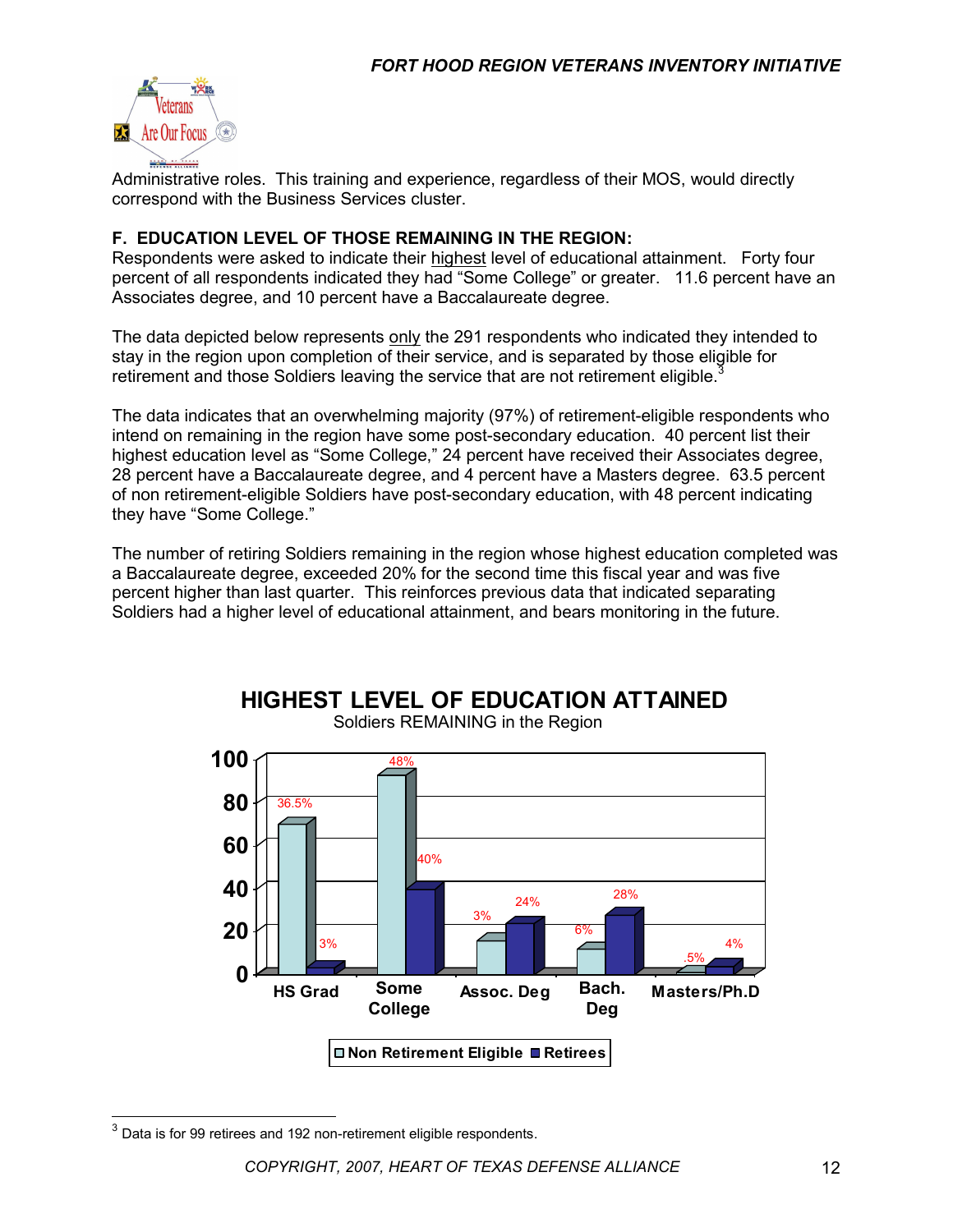

1. When the highest level of education attained by Soldiers leaving the service at Fort Hood is expressed as a percentage of all respondents (rate of educational attainment) and compared to educational attainment for Bell County Texas and the state of Texas as a whole, the following comparison can be made<sup>4</sup>:



#### **EDUCATIONAL ATTAINMENT COMPARISON**

2. Conclusions. The data indicates Soldiers are better-educated than their civilian counterparts in the region and statewide. This is reflective of a high degree of self initiative and demonstrates that Soldiers willingly embrace the notion of lifelong learning. Continuing education is an important component to retention, and it is routine for Soldiers to perform in an increasingly sophisticated and technical operating environment in the execution of their duties.



#### Percent of Retirees Staying in MSA With a Bachelors Degree

 $\overline{\phantom{a}}$ <sup>4</sup> Source: U.S. Census Bureau, American Fact Finder, 2005-2007 Data, Texas in Focus: Central Texas, Texas Comptroller, May 2009, www.window.state.tx.us/specialrpt/tif/central/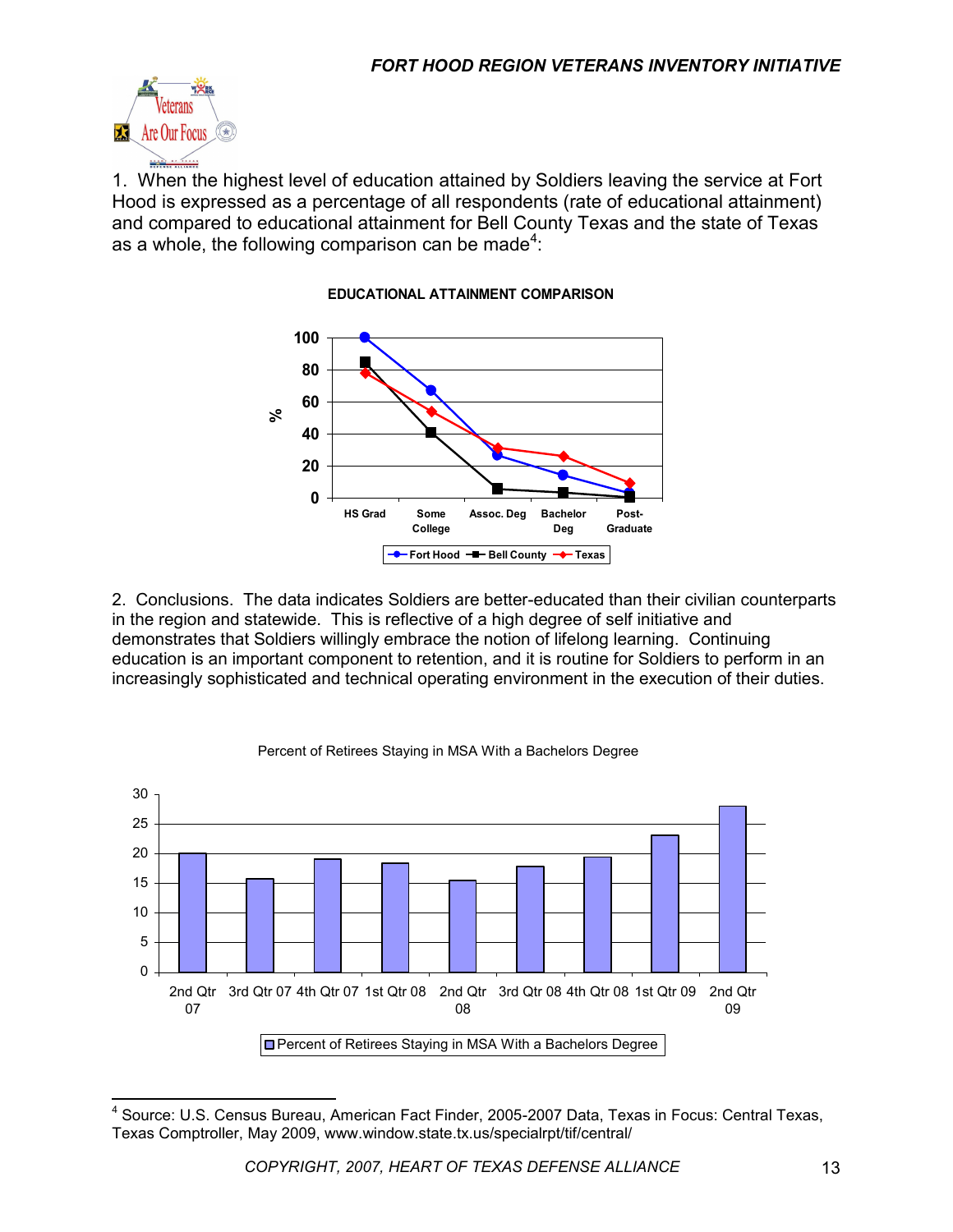

3. When comparing the data from the  $2^{nd}$  Quarter 2007 (Jan-Mar 07) to the  $2^{nd}$  Quarter 2009 (Jan-Mar 09), it is evident that the amount of retirees remaining in the Temple-Killeen-Ft Hood MSA with a bachelors degree has increased significantly over the years. This further validates the fact that the Soldiers retiring from the military and remaining in the area are highly motivated individuals with a high degree of self-initiative that is required to be successful in obtaining a bachelor's degree while also serving in the military.

#### **G. DESIRED "QUALITY OF PLACE" IMPROVEMENTS:**

1. An important consideration in retaining a talented military Veteran workforce is how they perceive "Quality of Place" when deciding where to live upon separation from military service. Respondents were asked to indicate the improvements they would desire (their perception of the Central Texas Quality of Place) in the general areas of higher education, retail shopping, health care, entertainment, child care, or "other" that would positively affect their decision to remain in the region. 20.7 percent of respondents listed higher education, followed by housing (19.8%), and entertainment (17.5%). Less than 10 percent of respondents listed child care, health care or retail shopping as Quality of Place factors they perceived needed improvement. The desire for higher education opportunities in this area consistently remains one of the top reasons that Soldiers would not remain in the area after leaving the military. While the opportunity to earn a bachelor or masters degree from Tarleton State – Central Texas (part of the Texas A&M University System) has existed since 1998, degree offerings have been constrained. However, the creation of Texas A&M University – Central Texas in the fall 2009 semester, coupled with growing opportunities for defense contractors to partner with this new university, may reverse this negative perception.

2. The most frequently recurring response was "other." The survey affords respondents the opportunity to provide additional written comments, and the most often-noted areas respondents perceive needing improvement are:

- a. more pay/better jobs (41 comments)
- b. better atmosphere/ quality of life including comments concerning (K-12) schools (22 comments)
- c. crime rate/ traffic/congestion (15 comments)

 Note: Higher education and housing are general survey categories and both of these have been reported as the top two reasons that would positively affect the respondent's decision to remain in the region and have been since  $3<sup>rd</sup>$  Quarter 2008. This could possibly tie in with the "other" comments of respondents desiring a better atmosphere and quality of life for their family in this area.

3. Perceptions versus reality. Specific comments separating Soldiers cite as desired improvements to the Central Texas "Quality of Place" remain consistent from previous reports. As 75 to 80 percent of Fort Hood Soldiers reside in the communities of Central Texas (98% within 10 miles of the Fort Hood main gate), the comments reflect their perceptions of areas where improvements might further influence their decision to remain in the region when their military service ends. As *Operation Economic Transformation* points out, "Economic development planning that is responsive to new opportunities…recognizes the increasing